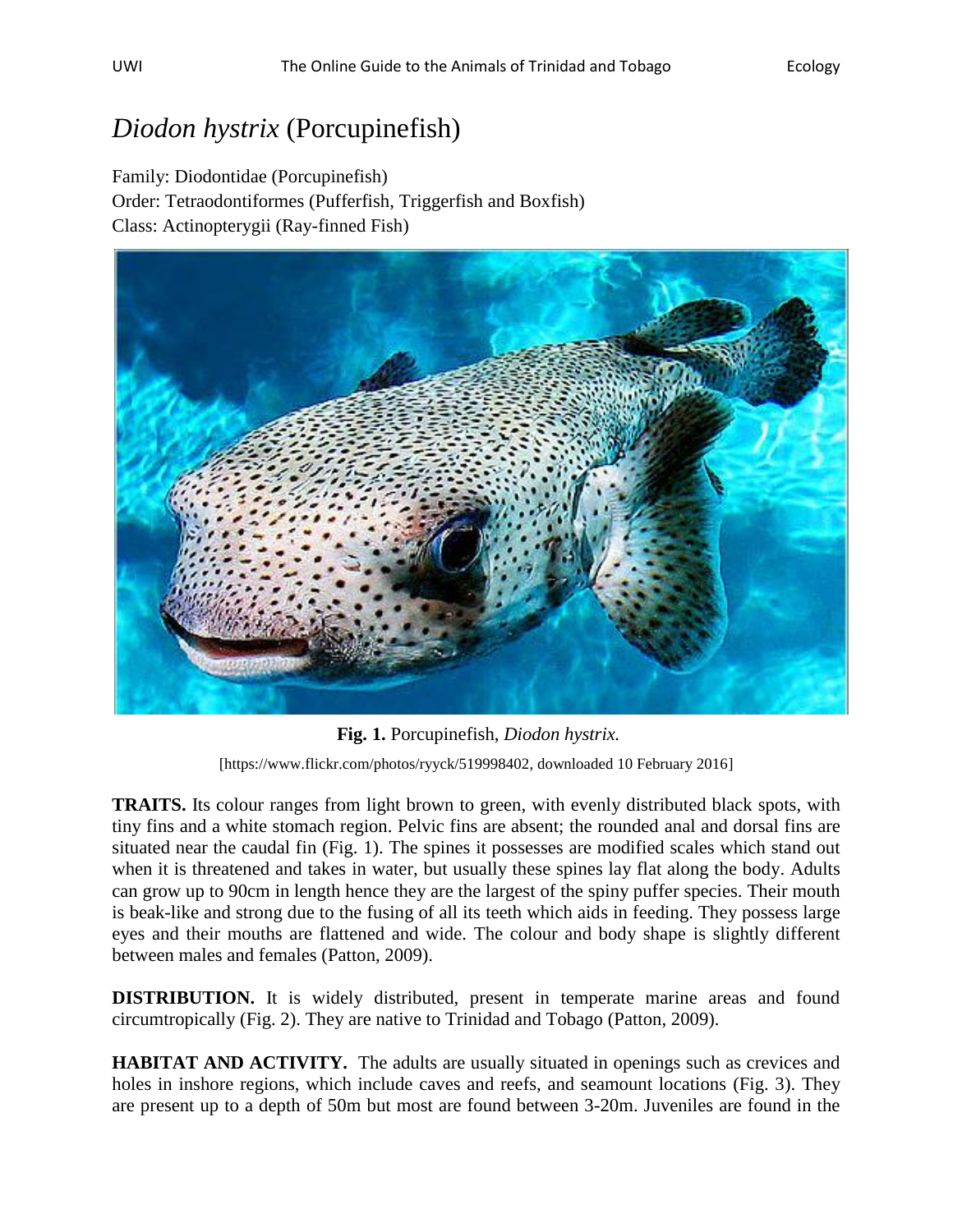open sea (pelagic) until they reach a length of 20cm then they live inshore (Bailly, 2012). It is nocturnal and uses its eyes to see, the nose or nasal cavity to detect dissolved chemicals, and its lateral line to sense changes in water pressure due to movement and vibrations (Debelius et al., 2006).

**FOOD AND FEEDING.** They are carnivorous, nocturnal feeders that possess strong jaws and teeth fused together for cracking open the exoskeleton of its prey such as snails (Gastropoda) and sea urchins (Echinoidea); this is known as durophagous feeding. They possess rubbery lips which protect them from broken shells while feeding. They commonly find their prey in crevices, caves and sandy areas (Eschmeyer et al., 1983). It is the host to a variety ecto- and endoparasites, as are many other fish (Quilichini et al., 2010).

**POPULATION ECOLOGY.** Solitary. Juveniles live in open sea areas (they are pelagic) until they are 20cm in length while larger fish are found on reefs. This species of fish is located in lagoons as well as rocky, seaward and coral reefs. It appears to be common on a global scale but that does not mean it is abundant in its various locations. It is unknown if this species maintains any territories or home range (Leis, 1997).

**REPRODUCTION.** It is known that this species is a broadcast spawner, meaning both sexes mate with many different partners during spawning events. Mating within this species has not been observed in the wild or in captivity, but a closely related species *Diodon holocanthus* has had its mating observed. The process of breeding begins at an approximate temperature of  $25^{\circ}$ C (most likely during May-August) where multiple males mate with multiple females. The female is brought up to the water surface and if she possesses eggs they would be released. The males involved (around four to five) contribute sperm (Sakamoto and Suzuki, 1978).

**BEHAVIOUR.** When threatened they are able to uptake water hence swelling out their body. Their flexible skins allow an expansion up to three times their normal body size. At this point the spines are also erect from the body, which is round in shape (Fig. 4). This increase in size makes it impossible for predators to swallow them. When the threat has ceased the water is released hence returning it to its regular body size (Patton, 1999). They are usually docile, move slowly and are only seen in pairs during mating. These reef fish are often very curious and accompany divers through the water where they swim (Fig. 5). In captivity they can distinguish their feeders and behave similarly to that of dogs where they swim to the surface of the tank, awaiting food. They are considered to be a "smart" fish with a higher intelligence level than other fish (Underwater Asia, 2008).

**APPLIED ECOLOGY.** The IUCN has listed this species as of least concern (LC) and it is not a threat to humans (IUCN, 2015).

## **REFERENCES**

Bailly, N. 2012. WoRMS Taxon Details: *Diodon hystrix* Linnaeus, 1758 (On-line). World Register of Marine Species.

Debelius, H., Hauser, H. and Hoover, J. 2006. Ex-plorer's Guide - PorcupineFish (On-line). Shedd Aquarium.

Eschmeyer, W., Herald, E. and Hamann, H. 1983. A Field Guide to Pacific Coast Fishes of North America. Boston, USA: Houghton Mifflin Company.

IUCN. 2015. *Diodon hystrix* (Porcupinefish). Accessed February 19, 2016. http://www.iucnredlist.org/details/193668/0.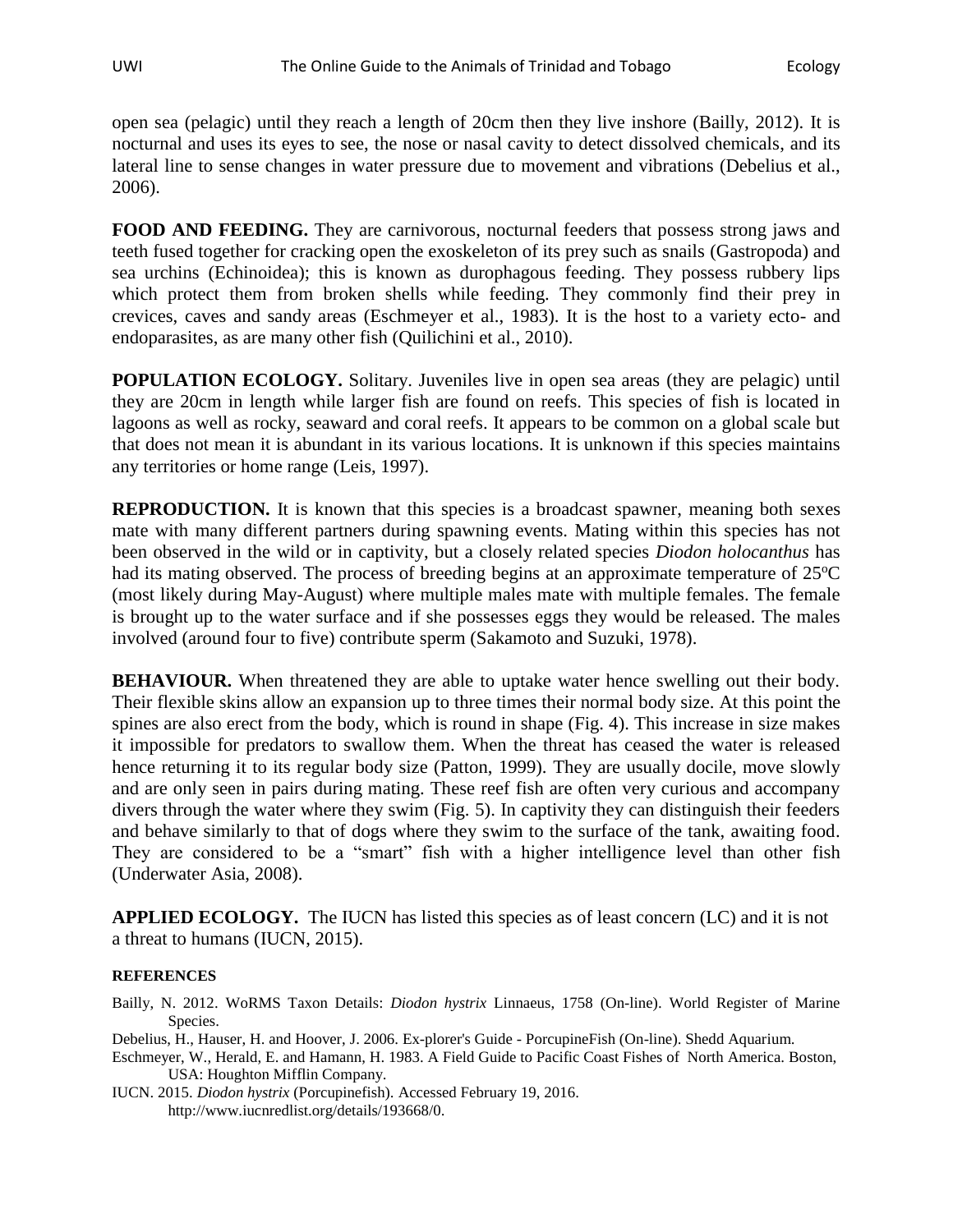Leis, J. 1977. Systematics and zoogeography of the Porcupine Fish (Diodon, Diodontidae, Tetraodontiformes), with comments on egg and larval development. Fishery Bulletin, 76/3: 535-567.

Patton, C. 1999. Education Biological Profiles: Porcupinefish (On-line). Florida Museum of Natural History. Accessed September 25, 2012 a[t http://www.flmnh.ufl.edu/fish/Gallery/Descript/Porcupine/Porcupine.htm.](http://www.flmnh.ufl.edu/​fish/​Gallery/​Descript/​Porcupine/​Porcupine.​htm)

Patton, C. 2009. *Diodon hystrix*. Florida Museum of Natural History. Accessed February 12, 2016. [https://www.flmnh.ufl.edu/fish/discover/species-profiles/diodon-hystrix/.](https://www.flmnh.ufl.edu/fish/discover/species-profiles/diodon-hystrix/)

Quilichini, Y., Foata, J., Bray,J. R. and Marchand, B. 2010. Ultrastructural study of the spermatozoon of *Heterolepis maculosus* (Digenea, Opisthoproctidae), a parasite of the porcupinefish *Diodon hystrix* (Pisces, Teleostei). Parasitology International, 59(3): 427-434.

Sakamoto, T., and Suzuki, K. 1978. Spawning behavior and early life history of the porcupine puffer, *Diodon holocanthus*, in aquaria. Japanese Journal of Ichthyology, 24/4: 261-270.

Underwater Asia. 2008. Porcupine Pufferfish - Diodontidae. Accessed February 14, 2016. [http://www.underwaterasia.info/reef-spotter/porcupine-puffer.php.](http://www.underwaterasia.info/reef-spotter/porcupine-puffer.php)

Author: Saira Karissa Hosein Posted online: 2016



**Fig. 2.** Porcupinefish geographic distribution.

[https://www.flmnh.ufl.edu/fish/discover/species-profiles/diodon-hystrix/, downloaded 12 February 2016]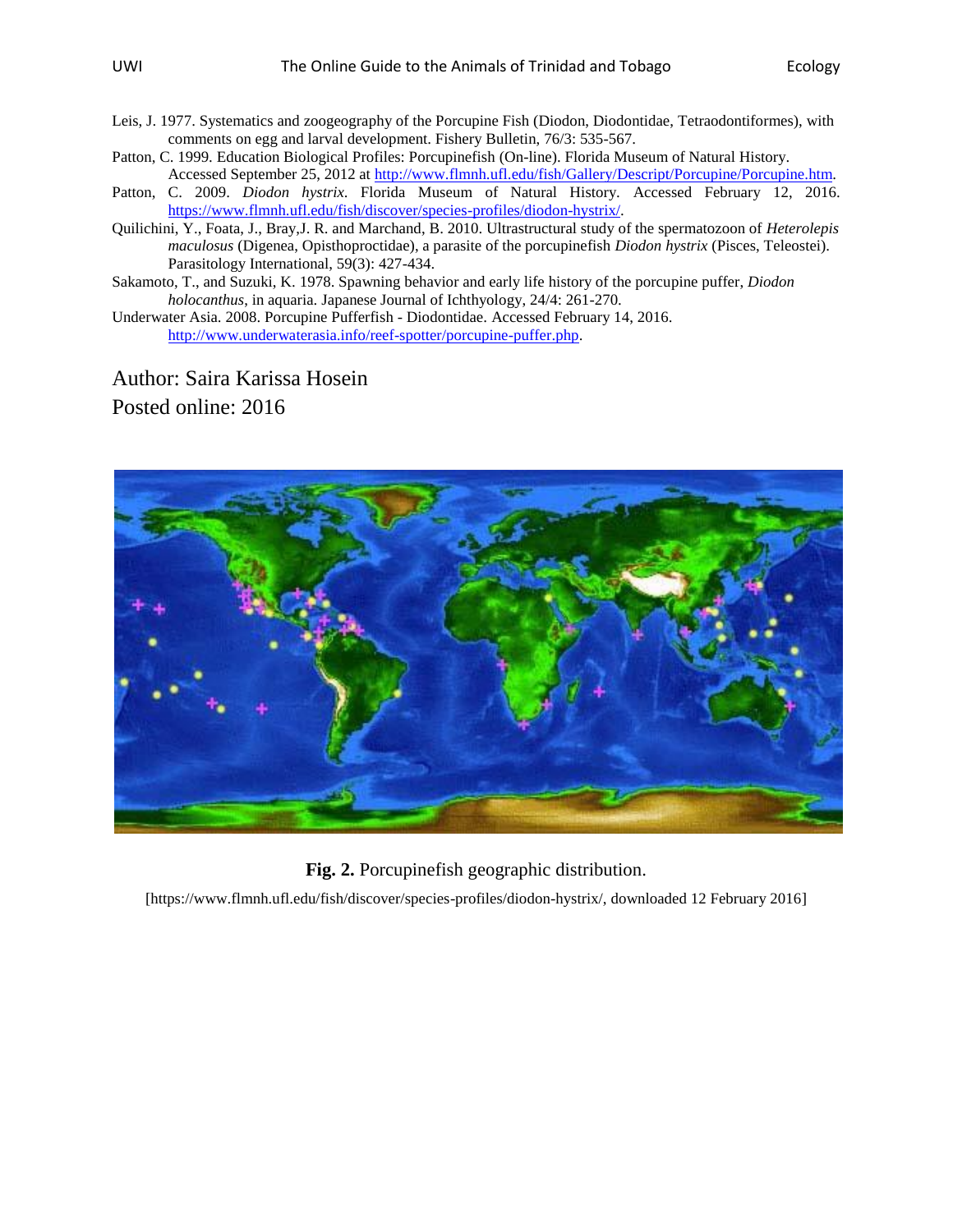

**Fig. 3.** Porcupinefish in an inshore location. [http://www.arkive.org/porcupine-pufferfish/diodon-hystrix/, downloaded 12 February 2016]



**Fig. 4.** Porcupinefish defensive threat display. [https://www.youtube.com/watch?v=xDa2HctD8cs, downloaded 12 February 2016]